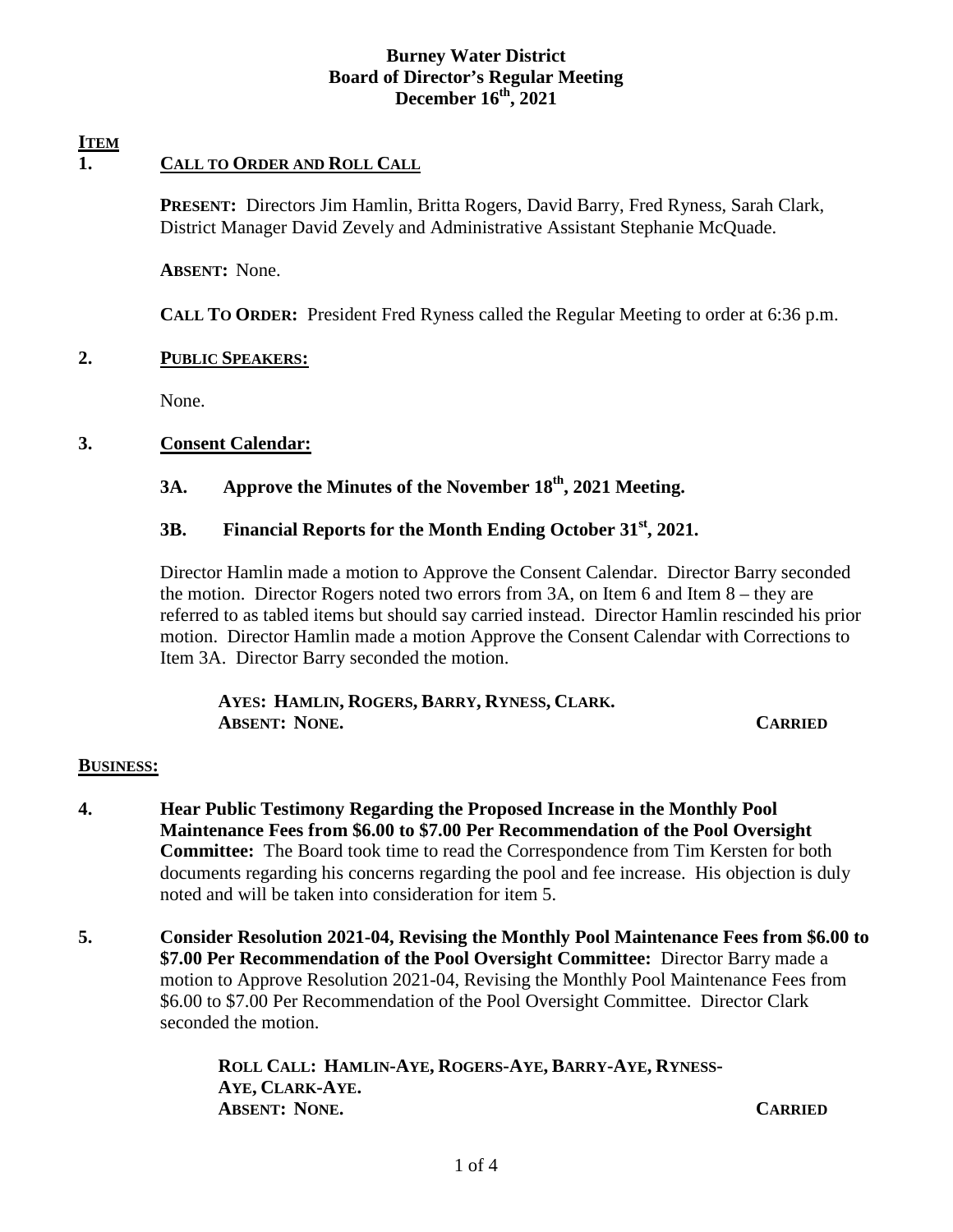**6. Determine Board Organization for 2022 Calendar Year:** 

- **6A. Election of President (Board Policy 5010.5):** Director Ryness made a motion to elect Director Hamlin. Director Rogers seconded the motion.
- **6B. Election of Vice President (Board Policy 5010.5):** Director Ryness made a motion to elect Director Barry. Director Rogers seconded the motion.
- **6C. Consider Revising Board Policy Standing Committees:** The Board decided not to make any revisions to the Board Policy Standing Committees..
- **6D. Appointment of Standing Committees (Board Policy):** 
	- **i. Planning, Standards and Ordinances Committee:** Directors Hamlin and Rogers were appointed to the Planning, Standards and Ordinances Committee.
	- **ii.** Personnel and Policies Committee: Directors Ryness and Rogers were appointed to the Personnel and Policies Committee.
	- **iii.** Finance Committee: Directors Hamlin and Barry were appointed to the Finance Committee.
	- **iv. Public Relations Committee:** Directors Barry and Rogers were appointed to the Public Relations Committee.
	- **v. Swimming Pool and Parks Oversight Committee:** Directors Ryness and Clark were appointed to the Swimming Pool and Parks Oversight Committee.

Director Rogers made a motion to Approve the Board Organization for 2022 Calendar Year. Director Barry seconded the motion.

## **AYES: HAMLIN, ROGERS, RYNESS, BARRY, CLARK. ABSENT: NONE. CARRIED**

- **7. Review Reserves Balance Sheet:** Administrative Assistant summarized the Reserves Balance Sheet with the Board and informed them that they have not transferred the funds out of our Checking Account at Tri Counties Bank into our CalTRUST Swimming Pool Reserves into account but plan to in January 2022. In our Reserves account 9190 – Water/Sewer Equipment Replacement Reserve Account we have put in an extra \$280,000.00 which was a grant we received from CalOES for emergency backup generators for the Waste Water Treatment Plant and Wells. We transferred the grant funds into that account so we wouldn't spend the funds, when we receive an invoice for the generators we will transfer the \$280,000 back into our Tri Counties Checking Account. Director Barry questioned why we show a loss in interest for the past two statements. Stephanie informed the Board that on our statements it shows a loss for the past two months which are unrealized losses. Which we would only experience those losses if we fully liquidated all of your investments in our funds. We currently have invested all of our Reserves accounts into the Medium Term Fund and if interested we could have a meeting with CalTRUST to determine if we should keep our funds in the Medium Term Fund or move them into a different fund that is performing better.
- **9. Authorization of Signing Payroll Checks in Advance due to Holiday Schedule:**  Administrative Assistant Stephanie McQuade informed the Board that payroll falls on Thanksgiving so they will be cutting the payroll checks in advance due to the Holiday Schedule. Director Hamlin made a motion to Authorize the Signing of Payroll Checks in Advance due to the Holiday Schedule. Director Barry seconded the motion.

 **AYES: HAMLIN, ROGERS, BARRY, RYNESS, CLARK. ABSENT: NONE. CARRIED**

**REPORTS:**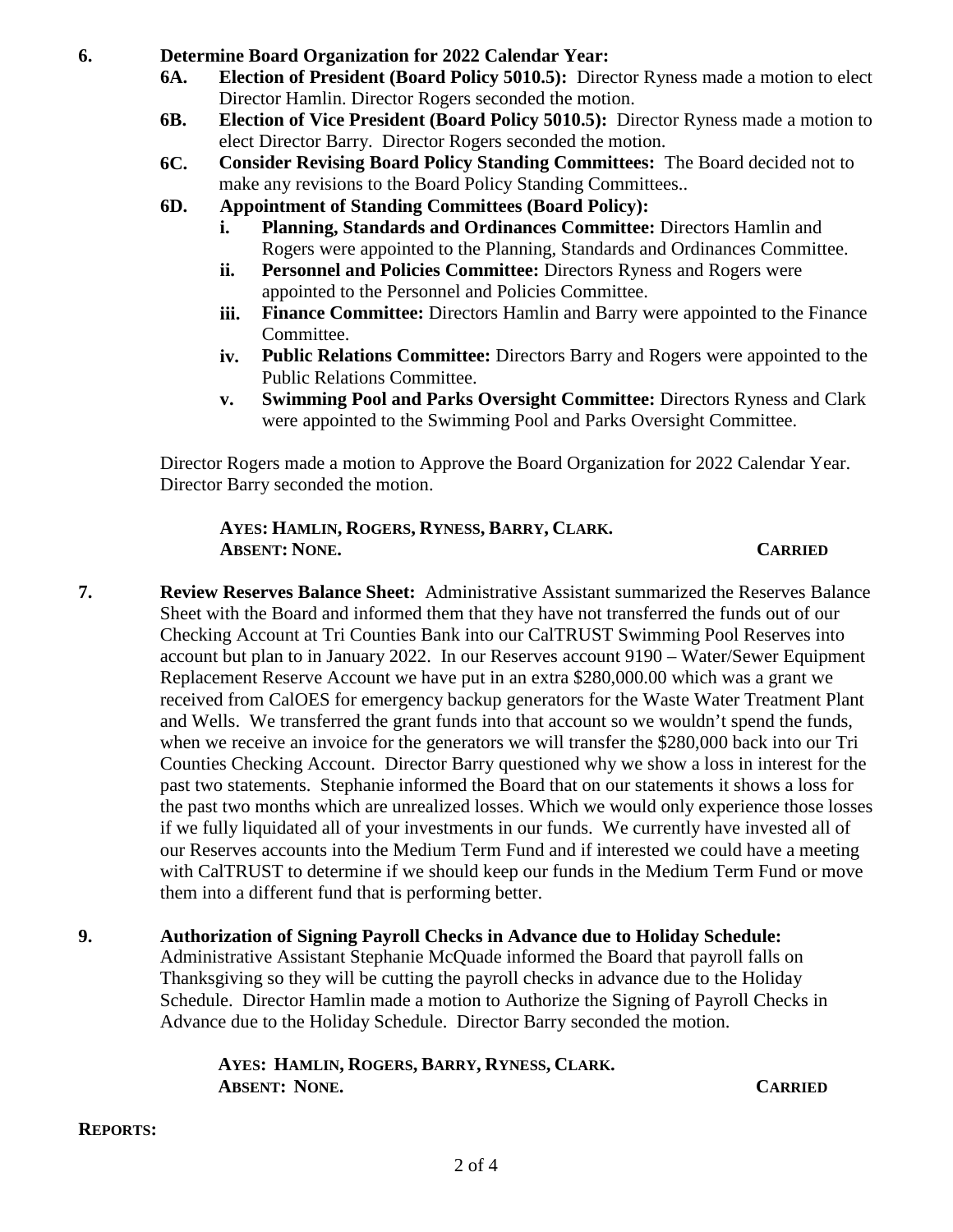**10. Presidents Report:** Board President Fred Ryness reported that he had a CSDA Meeting and had to evaluate the CEO of CSDA. Attended the LAFCO Meeting at the Shasta County Board of Supervisors Chamber.

# **11. Director Reports / Committee Reports:** None.

**12. Pool Manager's Report / Friends of the Pool Committee Report:** Pool Manager Stephanie McQuade reported that they received letters from The Department of Parks and Recreation regarding the Proposition 68 Grant applications we submitted for the Pool, Wahsburn-Bue Park and the Civic Park informing us that we were not selected for funding for any of these projects. She will be attending a Lifeguard Instructor Review Course on December 28<sup>th</sup> and a Lifeguard Challenge Course on December  $29<sup>th</sup>$ , both in Sacramento.

# **13. District Manager's Report:** David Zevely Reported on the following items:

- Approved the Purchase of QuickBooks Software to replace the Districts current Account Software which is Sage. The cost of QuickBooks was \$3,350.00.
- Mailed the Chief Plant Operators Form to the State Water Resources Control Board for the Waste Water Treatment Plant to remove William M. Rodriguez from being the Chief Plant Operator and add him to become the new Chief Plant Operator, which was approved.
- Contacted the State Area Engineer, Valerie Rasmussen, she is the Regulator and Area Engineer that oversees the Waste Water Treatment Plant regulations. Informed her that I am the new District Manager and have taken over as the Chief Plant Operator.
- Spoke to the Area Water Engineer, Mey Bunte, and requested to transfer all responsibility of the Water System to me.
- Contacted California Intergraded Water Quality System to request to be legally responsible for the Collection System.
- Reviewed the Waste Water Treatment Plant Permit. Drafting up a monitoring report for the monthly reporting for the Waste Water Treatment Plant, we are a couple months behind and will be working on getting caught up.
- Completed a CSDA Ethic Training which included the Brown Act.
- Started having daily meeting with all District Staff.
- Bat Electric came to the District Office to replace the Auto Dialer for our SCADA System which stopped working several weeks ago. Still have some fine tuning to do so we can identify which alarms are going off.
- District Responded to a Records Request from NorCal Construction Industry Compliance for the Collection System Improvement Project – Phase 1 (DIR# 336087).
- Flow Meter at the Main Lift Station is not working. Pat Conway from CRWA came out and trained all Field Staff on Confined Space so now we are planning on getting our First Aid/CPR/AED Certification so we can enter the confined space to try to repair the Flow Meter.
- Contacted Jennifer at Basic Lab and discussed to utilize the Labs courier service to pick up our Monthly Samples instead of having of taking them to Redding ourselves.
- The District Life Insurance has increase from \$220.00 per month to \$272.00 per month for all District Staff.
- Received a report of vandalism of the Pools Solar Panels, we inspected them and did not identify any damage.
- Have revised some of the bench sheets for the Waste Water Treatment Plant to make sure we include all required information in the Permit. Looking at revising bench